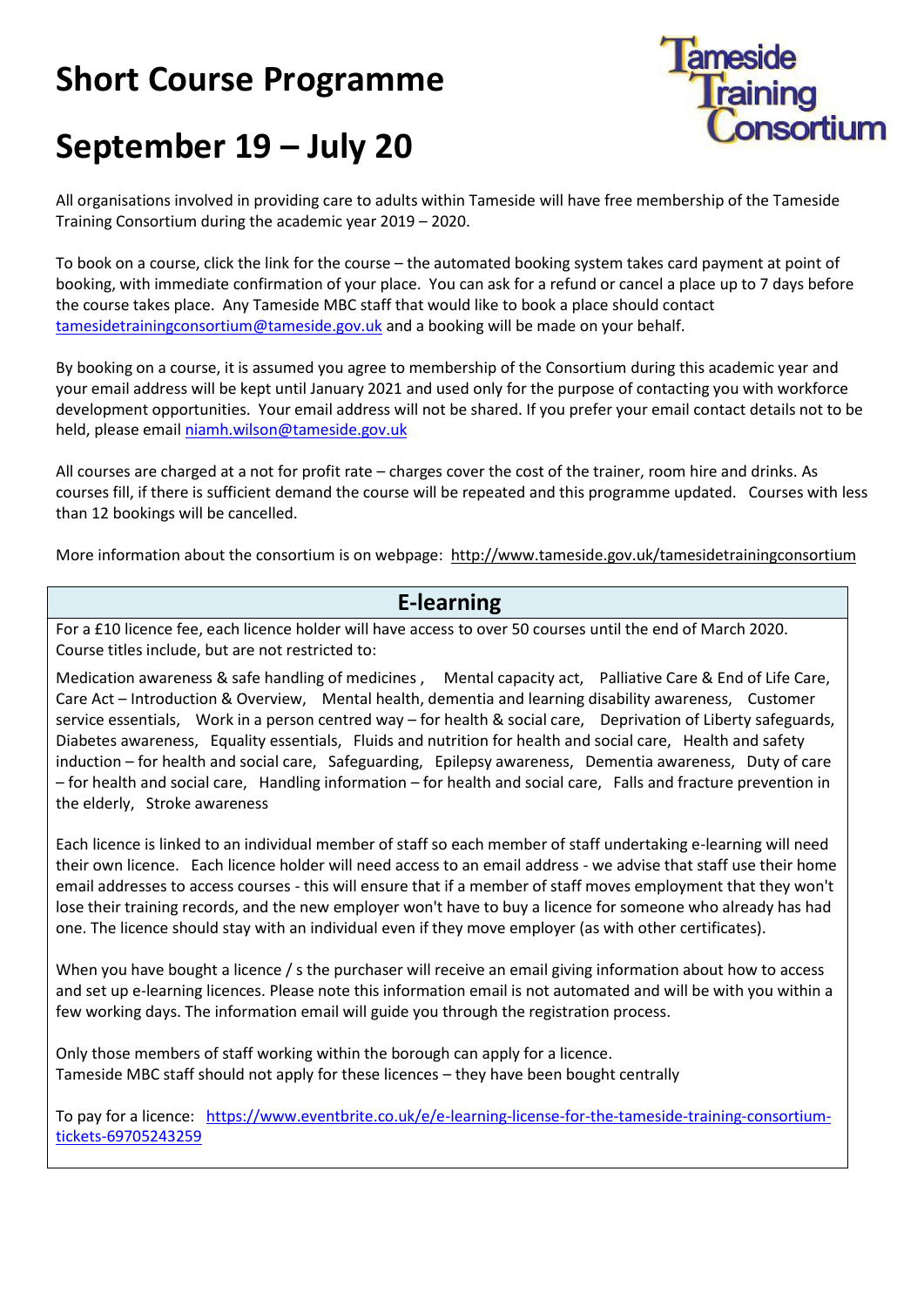| <b>Basic First Aid</b> |                                                                                                             |  |
|------------------------|-------------------------------------------------------------------------------------------------------------|--|
| Course                 | This course will enable delegates to:                                                                       |  |
| Description            | Understand the limits of their own responsibility and ability in relation to emergency<br>$\bullet$<br>aid. |  |
|                        | Show they understand basic first aid techniques.<br>$\bullet$                                               |  |
|                        | Know how to use primary health care services in response to illness or accident.<br>$\bullet$               |  |
|                        | Candidates will be asked to participate in the recovery position                                            |  |
| Cost                   | $£15 +$ booking fee                                                                                         |  |
| <b>Trainer</b>         | First Aid For All                                                                                           |  |
| Date                   | Wednesday 23rd October 2019                                                                                 |  |
| Time                   | 13.00-16.00                                                                                                 |  |
| Venue                  | Caroline House, 146 Audenshaw Road, Audenshaw, M34 5HQ                                                      |  |
| Click to book          | https://www.eventbrite.co.uk/e/basic-first-aid-tickets-69706338535                                          |  |
| Date                   | Monday 8 <sup>th</sup> June 2020                                                                            |  |
| Time                   | 13.00-16.00                                                                                                 |  |
| Venue                  | Caroline House, 146 Audenshaw Road, Audenshaw, M34 5HQ                                                      |  |
| Click to book          | https://www.eventbrite.co.uk/e/basic-first-aid-tickets-69706543147                                          |  |
| Date                   | Tuesday 4 <sup>th</sup> February 2020                                                                       |  |
| Time                   | 13.00-16.00                                                                                                 |  |
| Venue                  | Caroline House, 146 Audenshaw Road, Audenshaw, M34 5HQ                                                      |  |
| Click to book          | https://www.eventbrite.co.uk/e/basic-first-aid-tickets-69706866113                                          |  |

|                       | <b>Deprivation of Liberties (DOLs)</b>                                                                                                                                                                                                                                                              |
|-----------------------|-----------------------------------------------------------------------------------------------------------------------------------------------------------------------------------------------------------------------------------------------------------------------------------------------------|
| Course<br>Description | This course content is aimed at home managers and senior staff involved in the DOLs process<br>and where there is a possibility that a Deprivation of Liberty could occur as a result of the care<br>provided. The training will cover the identification of potential deprivations of liberty, the |
|                       | procedure for requesting authorisation under the Deprivation of Liberty Safeguards, the<br>assessments carried out when the Supervising Authority receives a request for authorisation of                                                                                                           |
|                       | a deprivation of liberty, and the underpinning legal frame-work of the Deprivation of Liberty                                                                                                                                                                                                       |
|                       | Safeguards, also useful for social workers/assessors involved in admissions to<br>residential/nursing home care.                                                                                                                                                                                    |
| Cost                  | $£15 +$ booking fee                                                                                                                                                                                                                                                                                 |
| Trainer               | Ann Fitzpatrick                                                                                                                                                                                                                                                                                     |
| Date                  | Tuesday 19 <sup>th</sup> November 2019                                                                                                                                                                                                                                                              |
| Time                  | 13.30-16.30                                                                                                                                                                                                                                                                                         |
| Venue                 | Stanley House, Manchester Road, Audenshaw, Manchester, M34 5GB                                                                                                                                                                                                                                      |
| Click to book         | https://www.eventbrite.co.uk/e/deprivation-of-liberties-dols-tickets-70602174003                                                                                                                                                                                                                    |
| Date                  | Tuesday 12 <sup>th</sup> May 2020                                                                                                                                                                                                                                                                   |
| Time                  | 13.30-16.30                                                                                                                                                                                                                                                                                         |
| Venue                 | Stanley House, Manchester Road, Audenshaw, Manchester, M34 5GB                                                                                                                                                                                                                                      |
| Click to book         | https://www.eventbrite.co.uk/e/deprivation-of-liberties-dols-tickets-70602486939                                                                                                                                                                                                                    |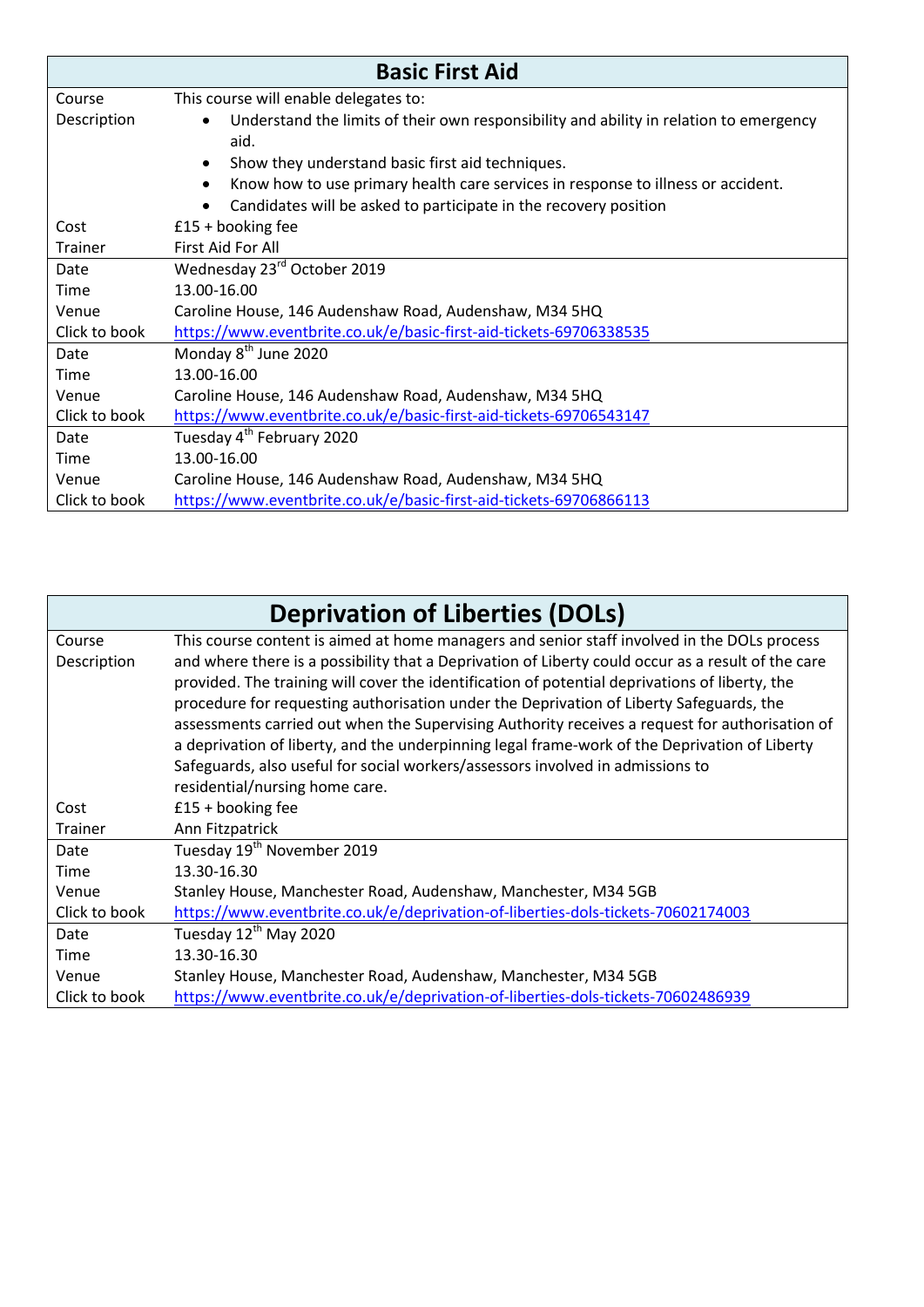| <b>Mental Capacity Act</b> |                                                                        |  |
|----------------------------|------------------------------------------------------------------------|--|
| Course                     | This course provides an overview of Mental Capacity Act and covers:    |  |
| Description                | Principles of the Act<br>$\bullet$                                     |  |
|                            | Definition of capacity / lack of capacity<br>$\bullet$                 |  |
|                            | Assessment of capacity - who, how, why?                                |  |
|                            | <b>Best Interests</b>                                                  |  |
|                            | Roles and responsibilities under the Act                               |  |
|                            | Deprivation of liberty safeguards (brief overview)<br>$\bullet$        |  |
|                            | Implications for own practice                                          |  |
| Cost                       | $£15 +$ booking fee                                                    |  |
| <b>Trainer</b>             | Ann Fitzpatrick                                                        |  |
| Date                       | Wednesday 2 <sup>nd</sup> October 2019                                 |  |
| Time                       | 13.30-16.30                                                            |  |
| Venue                      | Stanley House, Manchester Road, Audenshaw, Manchester, M34 5GB         |  |
| Click to book              | https://www.eventbrite.co.uk/e/mental-capacity-act-tickets-70602926253 |  |
| Date                       | Wednesday 5 <sup>th</sup> February 2020                                |  |
| Time                       | 13.30-16.30                                                            |  |
| Venue                      | Stanley House, Manchester Road, Audenshaw, Manchester, M34 5GB         |  |
| Click to book              | https://www.eventbrite.co.uk/e/mental-capacity-act-tickets-70603114817 |  |

| <b>Safeguarding Adults</b> |                                                                                      |  |
|----------------------------|--------------------------------------------------------------------------------------|--|
| Course                     | This course will enable delegates to:                                                |  |
| Description                | Recognise the existence of abuse                                                     |  |
|                            | Understand the signs and symptoms<br>$\bullet$                                       |  |
|                            | Know what to do if you suspect an adult is experiencing abuse<br>٠                   |  |
|                            | Work in a way that keeps vulnerable adults safe and protected from harm<br>$\bullet$ |  |
|                            | Know what will happen when you report concerns                                       |  |
|                            | Know your responsibilities                                                           |  |
| Cost                       | $£15 +$ booking fee                                                                  |  |
| Trainer                    | Ann Fitzpatrick                                                                      |  |
| Date                       | Wednesday 11 <sup>th</sup> December 2019                                             |  |
| Time                       | 13.30-16.30                                                                          |  |
| Venue                      | Stanley House, Manchester Road, Audenshaw, Manchester, M34 5GB                       |  |
| Click to book              | https://www.eventbrite.co.uk/e/safeguarding-adults-tickets-70603313411               |  |
| Date                       | Thursday 26 <sup>th</sup> March 2020                                                 |  |
| Time                       | 13.30-16.30                                                                          |  |
| Venue                      | Stanley House, Manchester Road, Audenshaw, Manchester, M34 5GB                       |  |
| Click to book              | https://www.eventbrite.co.uk/e/safeguarding-adults-tickets-70603469879               |  |
| Date                       | Wednesday 17 <sup>th</sup> June 2020                                                 |  |
| Time                       | 13.30-16.30                                                                          |  |
| Venue                      | Stanley House, Manchester Road, Audenshaw, Manchester, M34 5GB                       |  |
| Click to book              | https://www.eventbrite.co.uk/e/safeguarding-adults-tickets-70603520029               |  |